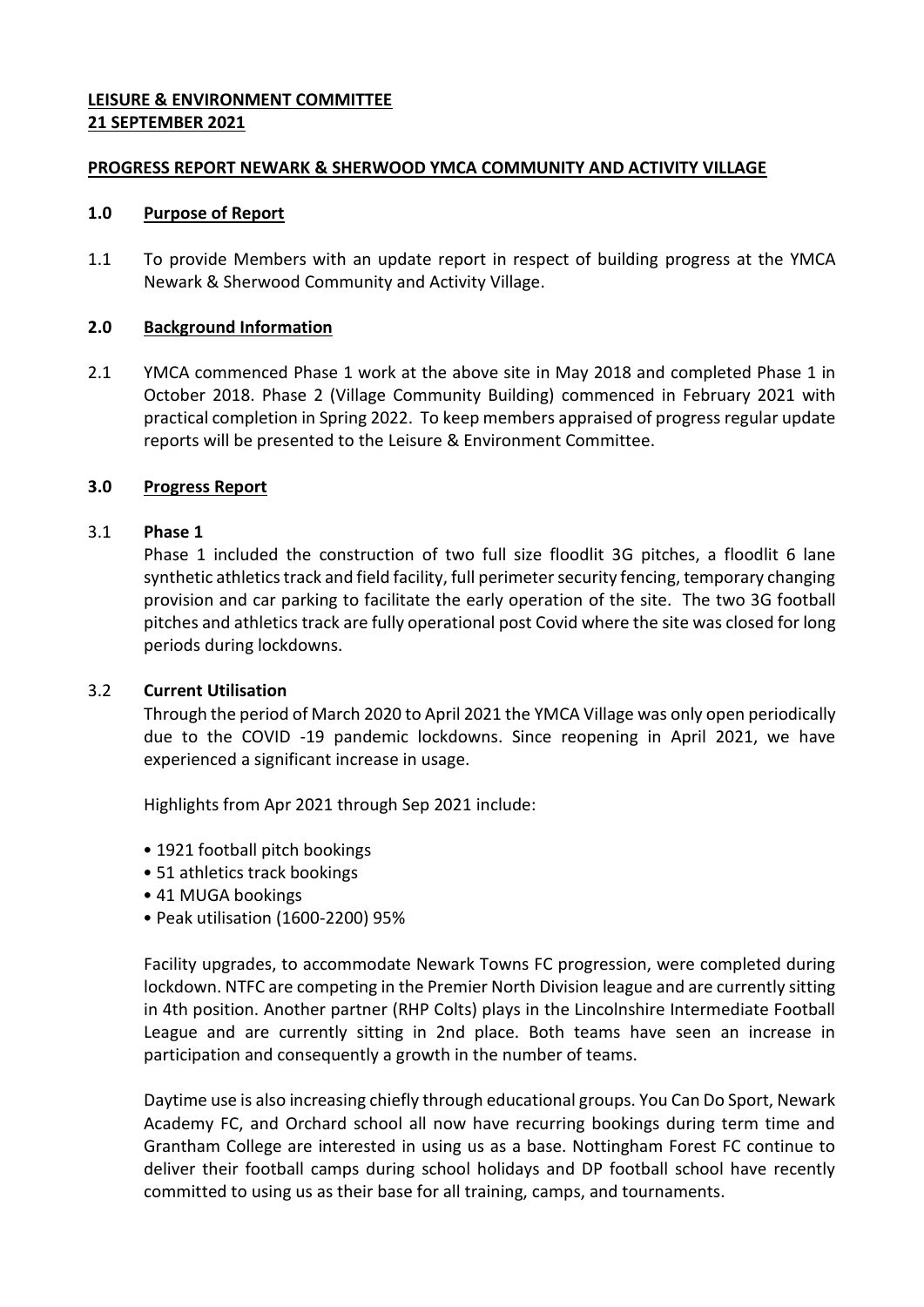YMCA's own programmes are also experiencing growth. Youth football sessions run on a Friday afternoon/evening and are attracting 40+ young people each week. We are looking to increase the number of available sessions and sports to this age group. Similarly, Wildcats, girls' football for 8+ year olds, is attracting up to 30 girl's a week. Alongside this we have an early morning running club attracting around 20 people per session and Tai chi is popular with the older age group. An over 55's football session is being planned to further boost daytime use. We are near completion of a successful Syrian family programme, aimed at integrating the Syrian community into Newark. Through the summer we provided sporting sessions (in collaboration with ABL Health and NSDC) for all ages and tracked their progress. The program ended with a group picnic on the athletics field to celebrate their achievements.

# 3.3 **Installation of Multi-Use Games Area**

YMCA secured additional funding for the installation of a multi-use games area which provides appropriate surfaces for recreational basketball, tennis and netball. They will eventually become fully flood lit courts as the lighting infrastructure has been provided for but have initially been installed without floodlighting. Charles Lawrence Surfaces installed the courts during lockdown and an opening event occurred on August 18<sup>th</sup> with a ribbon cutting ceremony to officially open the facility.

# 3.4 **Cycling**

Previous reports cited that British Cycling would not support a tarmac cycle track for the Village facility due to there being 3 other facilities of this nature within comfortable driving distance of Newark. After consultation with cycling groups and in collaboration with British Cycling, the YMCA submitted a revised cycling facility design including a learn to ride track, a bikeability area and a hard packed cycling track suitable for families and young people whilst appealing to mass market cycling. Successful Funding was achieved through British Cycling for 50% of the Cycling Facility Project Costs. The remaining 50% has been applied to from the Tarmac Community Fund and a decision is expected in late September or early October.

### 3.5 **Skate Park**

The Skate Park is anticipated to be fully funded and the YMCA Funding Team are working towards securing the necessary finance to make it a reality.

### 3.6 **Five a Side Football Pitches**

This facility was identified in the FA Local Football Facilities Development Plan and has been earmarked for development in the near future.

### 3.7 **Phase 2 Community & Activity Village Main Building**

Phase 2 (Village Community Building) commenced in February 2021 with practical completion in Spring 2022.

R.G. Carter Construction was selected by the YMCA to build the Village building after a full OJEU Procurement process was completed. The Phase 2 building includes: educational classrooms, music and film studios, dance studio, arts suite, large community cafe and kitchen, function space, conference space, early years nursery provision, before and after school childcare, therapy rooms, clinical spaces, rentable desk spaces, several meeting rooms, physiotherapy rooms, mental health consulting rooms, changing rooms for the entire Village, functional fitness space and an Olympic standard climbing centre.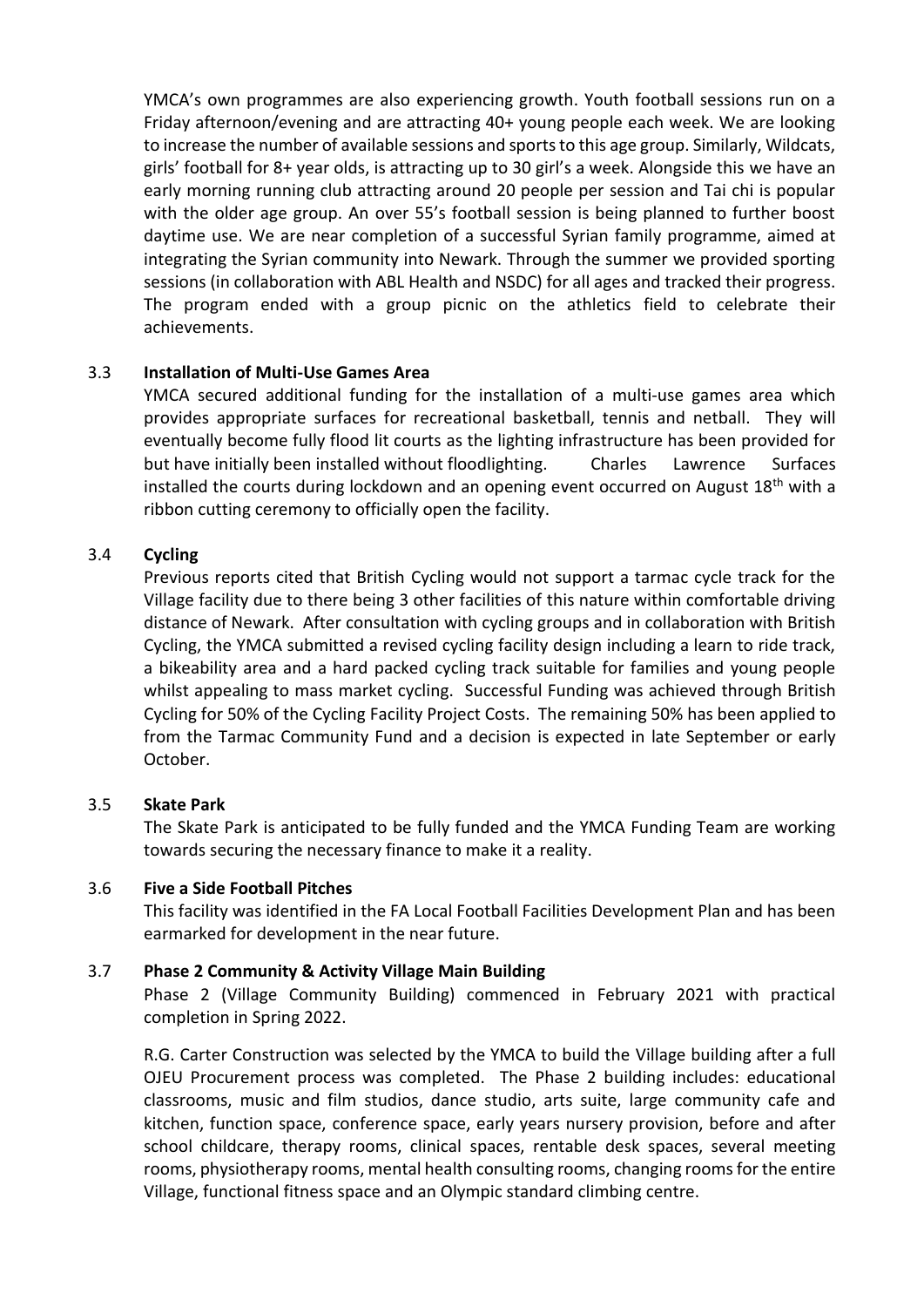The remaining cold rolled steel is being installed to the first-floor function roof and lantern. Roofing is progressing through the phases ahead of the wall cladding, which RGC have started. Ground floor concreting works are progressing into the last two phases of the build.

# 3.8 **Community Investment**

In April 2020 the YMCA, with the support of Triodos Bank, launched a retail/crowdfunding Social Investment Bond to further facilitate the capital required to make the full vision of the Village a reality. The Bond achieved its target of £3m towards the construction of the Village building

# 3.9 **Community Development Partners**

There has been ongoing work with a range of local education, health and wellbeing partners to build relationships with the Village. Conversations are ongoing and partners have been identified who meet and agree with the YMCA core values and strategic priorities. Partners must also be willing to work collectively both operationally and strategically to support the Village and the community by adopting and working in line with our place-based approach.

# 3.10 **Education Partners include:**

- Lincoln College Group
- CGL
- Inspire Culture
- REAL Education
- Home Start
- You Can Do Sport/Magnus School
- YMCA Fit

Each of the Education partners have agreed to long term agreements to access classroom space in the building as well as accessing other on-site facility usage for their students.

### 3.11 **Community Health Partners**

The YMCA is in discussion with several community health partners, football clubs, local charities and other voluntary organisations. We envisage these partners to be sited within the building accessing various spaces or utilising desk rental, treatment rooms, therapy rooms and clinical spaces.

### 3.12 **Research Partners**

Nottingham Trent University will be researching the impact of the YMCA and the activities of its partners on the wellbeing and social mobility of young people and families signed up to NSCAV activities.

### 3.13 **Other**

DWP is being spoken to about a Youth Hub being based at the Village. There are also ongoing conversation about the Village becoming an NCC Family Hub

### **4.0 Equalities Implications**

4.1 The YMCA is a fully inclusive organisation and will be responsible for ensuring that all operational aspects of project are Equalities Act 2010 compliant.

### **5.0 Financial Implications**

5.1 There are no financial implications for the Council in relation to this report.